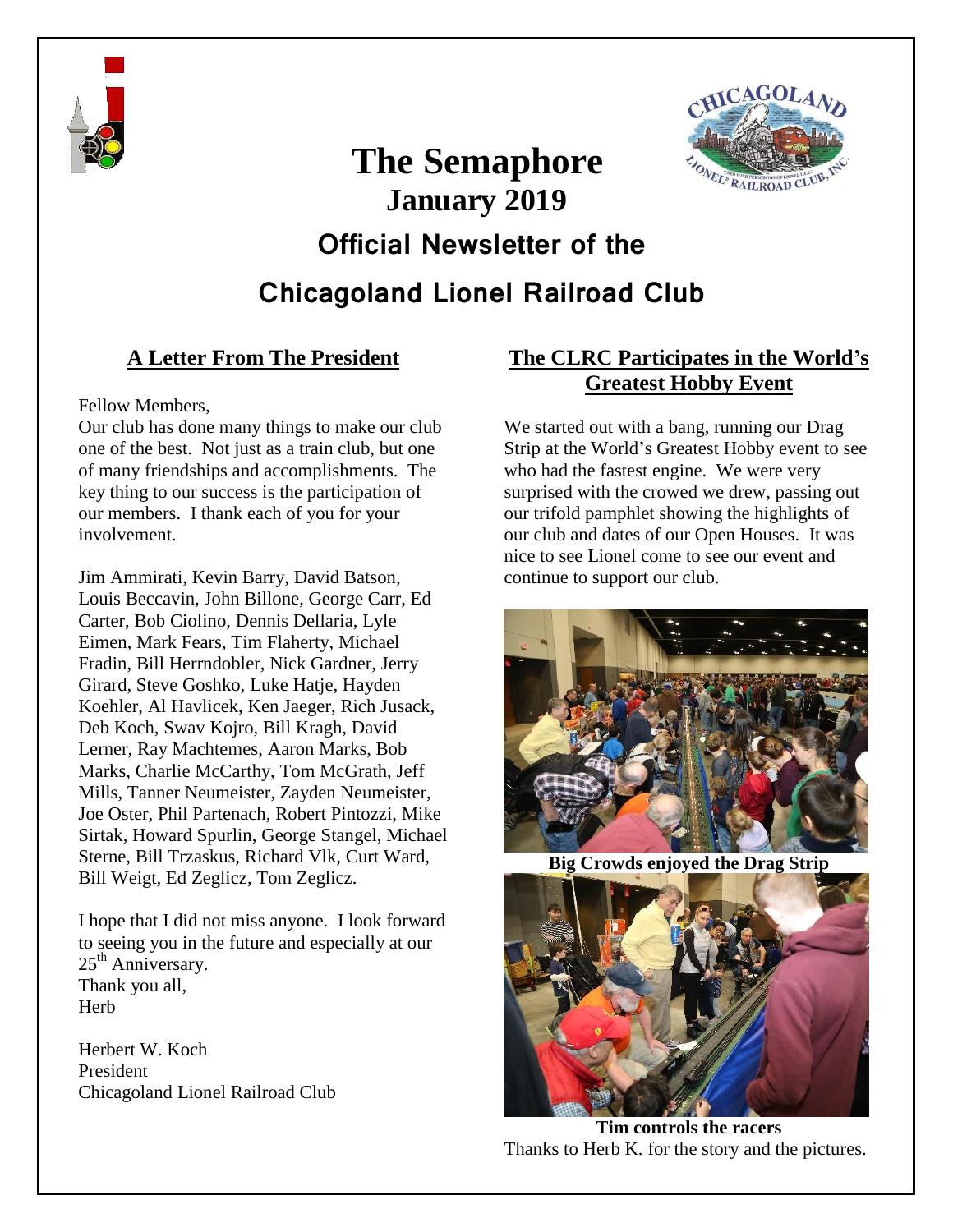

**2108 Lionel Ambassador Program Results**

**Congratulations to the 2018 Ambassador Program Winners** 

**Chicagoland Association** of S Gaugers **Chicagoland Lionel Railroad Club NJ Hi-Railers TTOS - Southern Pacific Division Wichita Toy Train Club** 

The CLRC along with 4 other clubs received the maximum number of points. This makes a threepeat for the CLRC. Congratulations and thank you to everyone who make this happen!

#### **January Open House Event**

Although it was a snowy day with 6 inches of blowing snow for our January Open House everyone had a great time. The morning was slow but attendance really picked up in the afternoon as the snow diminished.

The January Open House was well staffed by our members. It was rewarding to our guests who enjoyed the full support of our members showing them the details of the layout and our club. Many of our guests were new saying they saw us in Facebook.



**The Chicago and Northwestern snowplow was taking a rest after clearing the tracks.** 



**The Griswold's left for home after spending their Christmas Vacation as the CLRC Clubhouse.**  Thanks to Joe S. and Herb K. for the story and

Joe S. for the pictures.

#### **CLRC 25th Anniversary Banquet to be Held May 9th**

Fellow Members, Our club is 25 years old. WOW! As a founding member, time sure has gone fast. We have accomplished quite a bit. We went from a group of travelers, setting up the layout wherever we could for a few hours to getting our own building with a permanent layout. Also, we were the first local club to produce and design club cars that were built by Lionel. This opportunity helped us get the CLRC Train House that we all enjoy. Much more has happened. We are celebrating our 25th anniversary at SAWA's Old Warsaw In on 22nd St in Broadview, IL on May 5, 2019.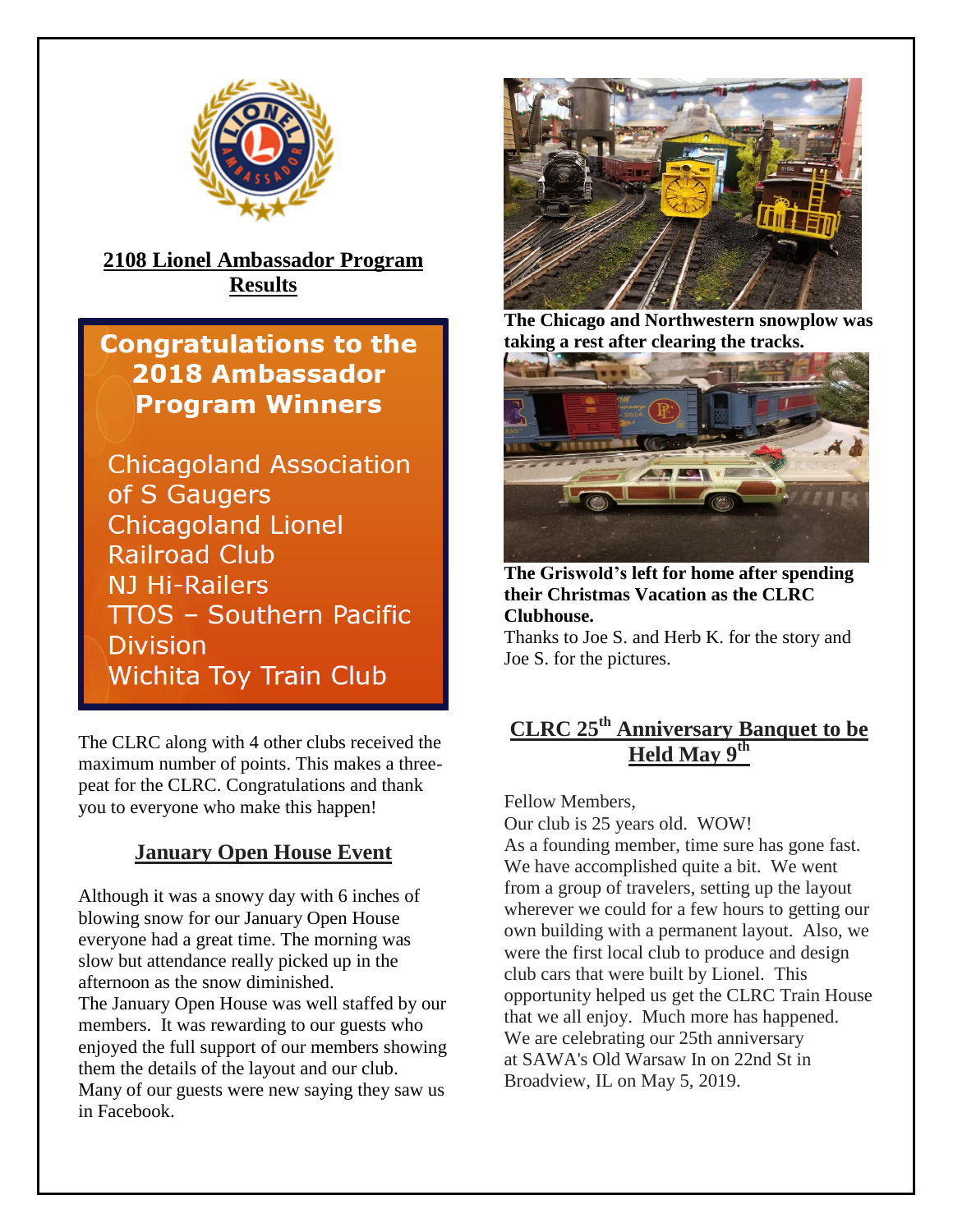Please fill out the form Herb sent you in an email in early January as soon as possible and send it with the appropriate funds to Bob Ciolino. The restaurant has limited seating.

#### **SWG Holds First Progress Meeting**

The CLRC Signal Working Group (SWG) held their first progress meeting on January 19th. This was a follow-up meeting to SWG kick-off meeting held on November 24th, 2018 to chart the progress to date, to reconfirm the signaling goals, means and methods for signal installation and to solicited the best ideas and best practices to install a Club wide semi-prototypical signaling system.

Progress to date has been the acquisition of well over a hundred 3 color aspect signals of various types, such as cantilever, mast and dwarf signals along with the associated time delay logic cards. Additionally, dedicated tooling, expendable supplies, diagnostic electronic testing equipment, electronic breadboards and an electronic reference library has been furnished.

The goals of the signaling program are:

- Realistic as Possible Signals that function prototypically as economically feasible.
- Scalable Easily expanded or upgraded upon track expansion or train operational demands.
- Minimal Under Platform Work Try to keep below the track grade at a minimum.
- Ease of Signal/Component Replacement If a signal is broken or fails a replacement can easily be replaced.
- Independent of Track Infrastructure & Power - Other than using the existing installed isolation track isolation blocks the signal will be independent.
- Trouble Shooting and Maintenance Ease - Publishing a Signaling Maintenance and As-Built Manual.
- Sustainability A supply of replacement signals and components will be onhand.
- The Belt Mainlines will be the first to be signaled.

The SWG members have contributed great ideas on how to reasonably and economically achieve these goals as applied to the layout. Yet a lot of work is still remains ahead. In the next six weeks the SWG will be developing various prototype signal plug-in mounts for demonstration, testing and acceptance purposes on an independent track test board that replicates the Mainline and Belt Line platforms prior to full scale 3-D printing of the system signal mounts and to estimate wiring material needs.

Any CLRC members are welcome to contribute their knowledge, skills and expertise to the Signaling Program. The SWG is always recruiting. These skills set include but are not exclusive of: prototypical signal operations, soldering, wiring, experimenting with Arduino electronic breadboard, learning 3-D printing skills, and signal installation.

The next SWG Progress meeting is tentative scheduled for March 9th.

For any questions or information contact Tim at peru\_indiana@yahoo.com

(Editor's note: The Signaling Program is being sponsored at no Club cost by Club member Tim Flaherty who has a hobby interest in trackside signals. He has stated he has no ownership or veto authority to the SWG as long as it is economical.)

Thanks to Tim F. for the article

#### **January Clubhouse and Layout Update**

The Layout enhancement continues. Work continues at our Chicago site with new buildings. A service area has been added to the main layout. A new bridge has been dug out at our logging route. Our Diner passed its annual inspection with no VIOLATIONS! With snow,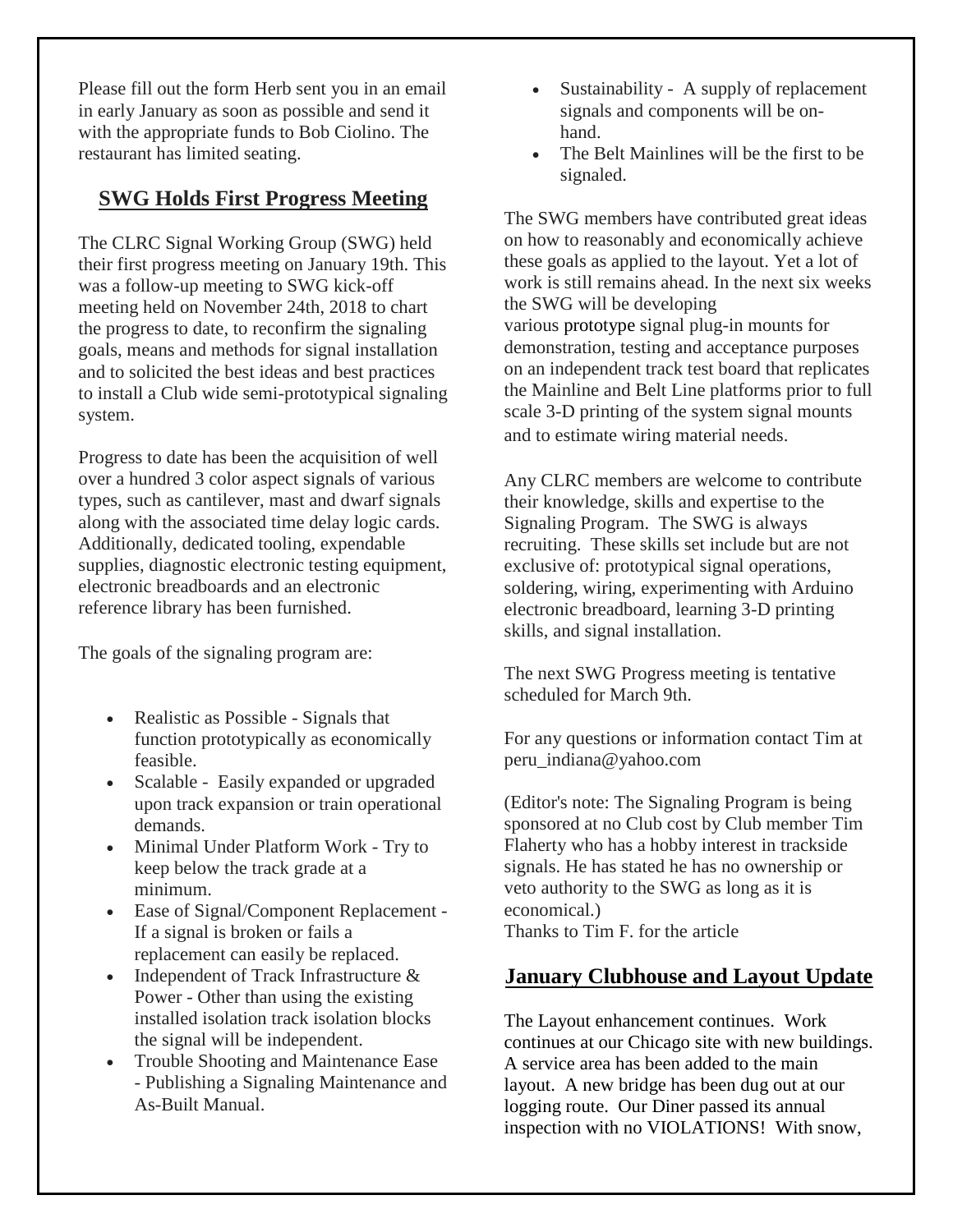work was done to keep our sidewalks shoveled and deiced. PowerMasters went down and our team had to make sure the track was working prior to the Open House.



**Tom and Bill work on a new station.**



**Joe works on the Sodor Island layout**



**Bill salts the CLRC sidewalks** Thanks to Herb K. for the story and pictures

# **CLRC 25th Anniversary Club Car Two**

Our Anniversary car TWO is Lionel's modern LionScale 57' O-Gauge Refer Car, with Rotating Bearing Cap Trucks, separately applied extras, including the ladders and more. This car will enjoy riding with the rest of your CLRC consist on your railroad or enjoyed on your wall of other CLRC trophy cars.

This car is made in the USA at Lionel's Headquarters, Concord, NC. We only have 100 cars on order with Lionel. Sales are first come first serve.





For Sale

Lionel Erie Lackawanna Phoebe Snow 2 Car Passenger Add On Pack. Brand New. Asking \$225.00. Contact Joe Smolinski at 815-922- 6689 if interested.